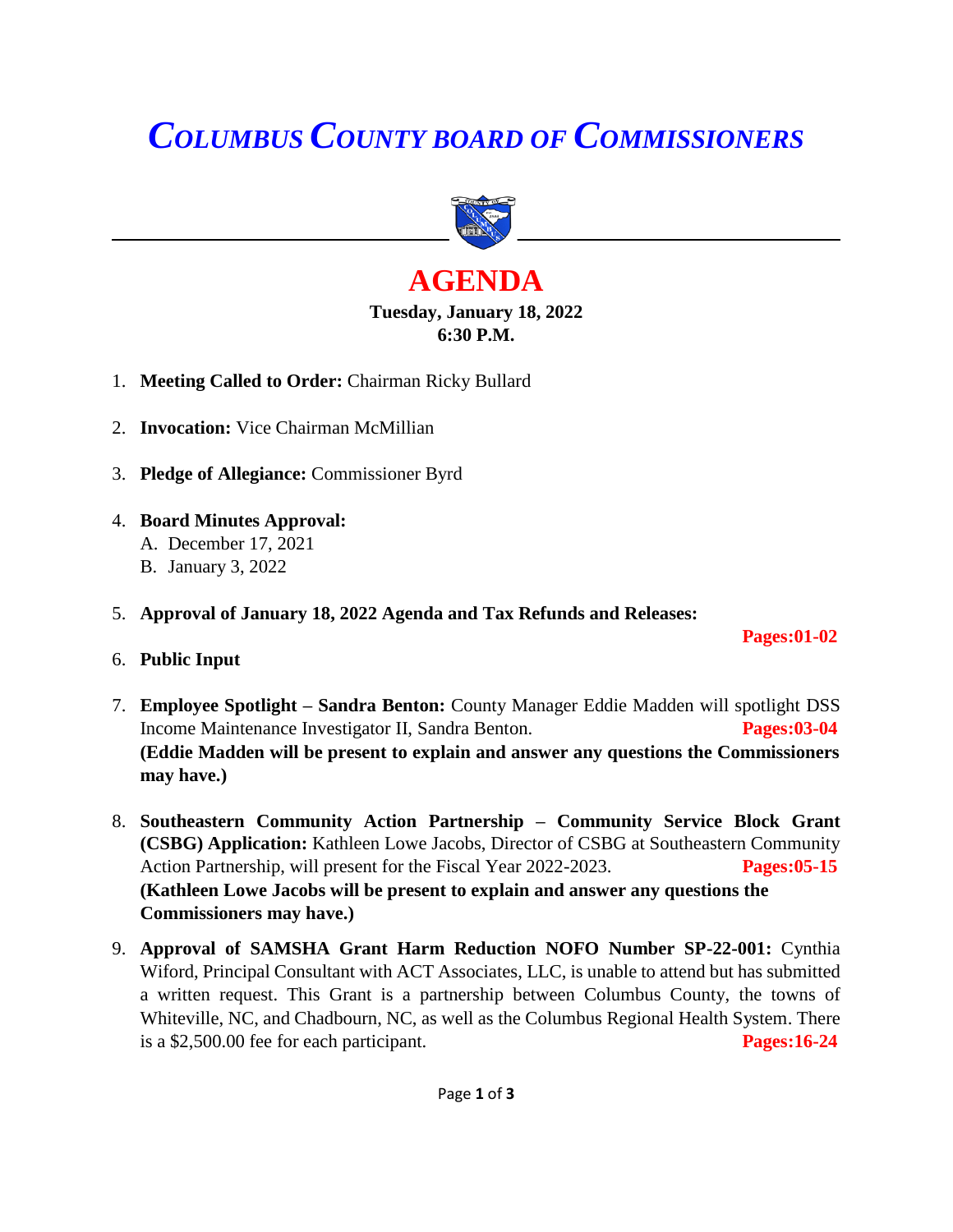10. **Airport – Approval of Contract to Clear the Approach to Runway 6 and Declare the Timber in that Area as Surplus:** Phil Edwards, Director, is requesting Board Approval.

 **Pages:25-30**

**(Phil Edwards will be present to explain and answer any questions the Commissioners may have.)**

- 11. **Aging – Consolidated Appropriations Act, 2021 Supplemental Nutrition Funding (Supplemental 5-HDC5) Agreement for the Provision of Aging Services:** Kristie Massey, Director, is requesting Board Approval. **Pages: 31-40 (Kristie Massey will be present to explain and answer any questions the Commissioners may have.**)
- 12. **DSS – Monthly Administrative Update:** Algernon McKenzie, Director, will provide the monthly update. **Pages:41-52 (Algernon McKenzie will be present to explain and answer any questions the Commissioners may have.)**
- 13. **Finance – Monthly Finance Report:** Jay Leatherman, Director, is requesting Board Acceptance. **Pages:53-56 (Jay Leatherman will be present to explain and answer any questions the Commissioners may have.)**
- 14. **Appointments/Re-Appointments/Replacements:** Staff is requesting appointments, reappointments or replacements to the following boards, committees and councils.

| Legend: EB          | $=$ Entire Board            |
|---------------------|-----------------------------|
| <b>Listed Zone#</b> | $=$ Individual Commissioner |
|                     |                             |

| <b>Zone I:</b>   | <b>Jerome McMillian</b> | <b>Zone V:</b>   | <b>Brent Watts</b>         |
|------------------|-------------------------|------------------|----------------------------|
| <b>Zone II:</b>  | <b>Chris Smith</b>      | <b>Zone VI:</b>  | <b>Ricky Bullard</b>       |
| <b>Zone III:</b> | Giles E. Byrd           | <b>Zone VII:</b> | <b>Charles T. McDowell</b> |
| <b>Zone IV:</b>  | <b>Lavern Coleman</b>   |                  |                            |

| <b>COMMITTEE</b>                         |   | $ZONE/EB$   $PERSON(S)$     | <b>EXP. DATE</b> |
|------------------------------------------|---|-----------------------------|------------------|
| <b>Columbus County Animal</b><br>Control | Ш | Millie Freeman (attendance) | 07/17/2023       |
| Columbus County Board of<br>Adjustments  | V | Warren Miller               | 09/30/2024       |
| Board of Health                          |   | Christy Perdue, MD          | 12/31/2021       |